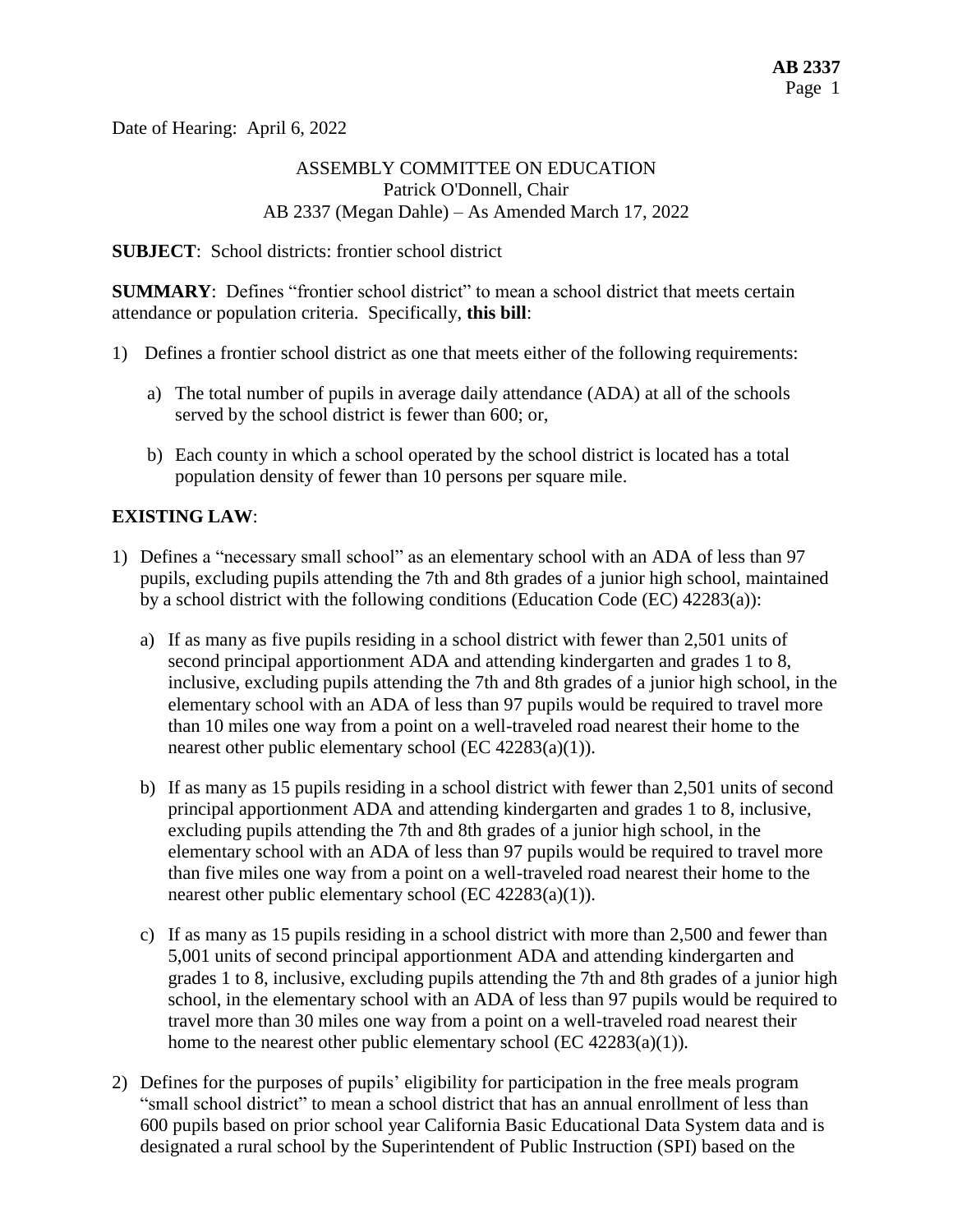appropriate school locale codes, as used by the National Center for Education Statistics (NCES) of the United States Department of Education (USDOE) (EC 54026 (c)).

**FISCAL EFFECT**: This bill has been keyed non-fiscal by the Office of Legislative Counsel.

## **COMMENTS**:

*Need for the bill.* The author states, "Much of the North State and the First Assembly District does not look like the rest of the state, especially our schools. California's failure to statutorily recognize frontier school districts perpetuates one-size-fits all approaches to education policy and funding that often overlook the needs of our very rural communities. As a former member of the Big Valley Joint Unified School Board, I have an intimate understanding of the unique challenges facing frontier school districts. Recognition is the first step towards creating effective public policy that addresses the needs of frontier schools. AB 2337 is the first step towards this end."

*California small schools and school districts.* California's nearly 1,000 school districts vary greatly in size, and the state has an exceptionally high number of small districts. According to a 2018 Education Resources Information Center (ERIC) report, *Small Districts, Big Challenges: Barriers to Planning and Funding School Facilities in California's Rural and Small Public School Districts,* California has 363 school districts which include 1,426 schools and 337,251 students categorized as rural by the NCES. The overwhelming majority (91%) of California's rural school districts enroll below 2,500 students. Nearly a quarter (24%) are "very small," enrolling fewer than 100 students. The counties of Tulare (27), Kern (23), Humboldt (19), Siskiyou (19), Fresno (17), and Shasta (17) have the most rural school districts in California (Vincent, 2018). In 2017, the California Department of Education (CDE) announced the "Small School District Assistance Initiative," aimed at providing targeted assistance to small and rural school districts in the state. A prime focus of the initiative is assisting small and rural school districts with improving their facilities.

According to the CDE DataQuest 2020-21 enrollment data, about 350 school districts (34%) in California would qualify as a "frontier school district" based on an enrollment of less than 600 pupils. Out of these 350 school districts, a few schools located in urban areas such as Sacramento and Los Angeles would be included under the "frontier school district" definition this bill seeks to define. According to data from the United States Census Bureau, using population density of 10 people per square mile or less would qualify school districts located in the following counties as "frontier school districts": Plumas, Inyo, Mariposa, Trinity, Mono, Modoc, Sierra, and Alpine.

*School locale types.* The NCES revised its definitions of school locale types in 2006 after working with the Census Bureau to create a new locale classification system. Rural areas are designated by the Census Bureau as those areas that do not lie inside an urbanized area or urban cluster. Rural school classification falls into three categories:

- 1) Fringe: Census-defined rural territory that is less than or equal to 5 miles from an urbanized area, as well as rural territory that is less than or equal to 2.5 miles from an urban cluster.
- 2) Distant: Census-defined rural territory that is more than 5 miles but less than or equal to 25 miles from an urbanized area, as well as rural territory that is more than 2.5 miles but less than or equal to 10 miles from an urban cluster.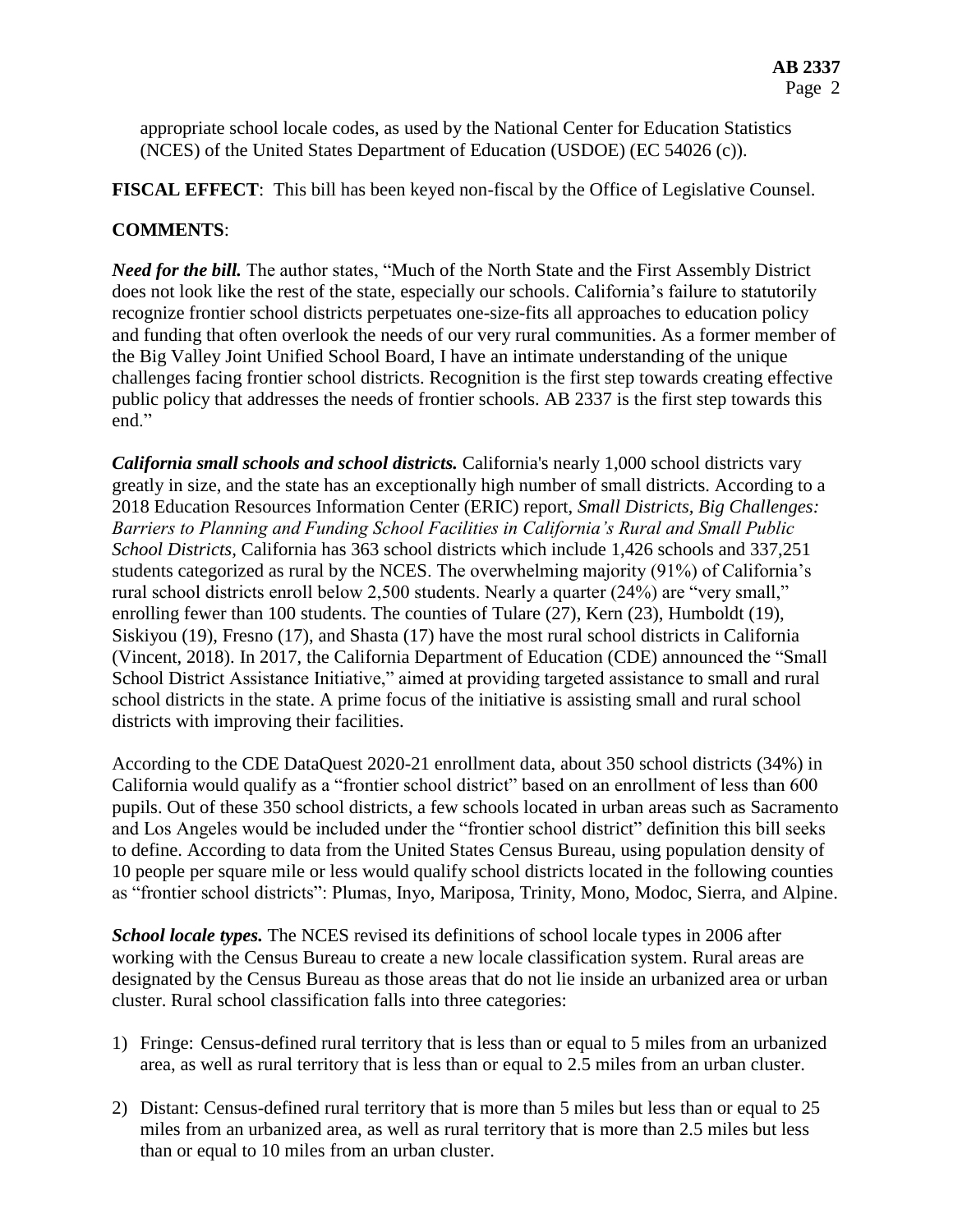3) Remote: Census-defined rural territory that is more than 25 miles from an urbanized area and is also more than 10 miles from an urban cluster.

*State facility funding mechanisms difficult for small districts and county offices of education.*  According to the 2018 ERIC state report, about half (51%) of school districts reported that they work with their local county office of education (COE) on facility-related matters. They listed a range of items they work on, including budgeting, contractor bidding, facility plans/records, serving in a consulting role, and assisting in the decision-making processes. One respondent noted that this work with COEs is changing, stating:

We used to go to our COE. But then, about 4 years ago, they changed their model of services to a fee based model. Before the change, COE provided a lot of support to small districts. They had people who have been in facilities management for a long time to give us advice. Now when we need to apply for grants, we need to get a consultant.

The 2018 ERIC report found that more than half (63%) of districts report that they share space on their campus(es) with a COE program, Head Start Program, charter school, or other program by another entity. Activities involved in the shared spaces included a wide mix: charter schools, health classes, adult special education, preschool/day care, Head Start, a library, afterschool programs, parks and rec, youth centers, community based organizations, a migrant program, and community college. Only 11% of districts reported that they are experiencing pressures, or having discussions about, consolidating with other districts. 21% of districts report never having put a local bond on the ballot. Another third of districts have not had a local bond within the last 10 years. Only 24% have had a local school bond in the last 5 years. The majority (69%) of responding school districts have not done any new construction (new buildings or additions) in the past 5 years.

*Legislative Analyst's Office (LAO) Report.* According to a 2011 report from the LAO, *How Small Is Too Small? An Analysis of School District Consolidation,* while small school districts spend more on overhead costs and have slightly lower student performance difference, the cost differences are not large. However, operational demands are more prominent in smaller school districts where less money is allocated for instructional staff. Additionally, small school districts are harder to hold accountable for student outcomes because their small enrollment does not yield statistically significant results.

*USDOE's Small, Rural School Achievement Program.* The purpose of the Small, Rural School Achievement (SRSA) program is to provide rural LEAs with financial assistance to fund initiatives aimed at improving student academic achievement. LEAs are entitled to funds if they meet basic eligibility and application requirements. Awards are issued annually, and award amounts are determined using a formula. To be eligible, an LEA must meet the statutory criteria of being both small and rural:

- To be considered small, an LEA must have a total ADA of fewer than 600 students or exclusively serve schools that are located in counties with a population density of fewer than 10 persons per square mile.
- To be considered rural, all schools within the LEA must have a school locale code of 41, 42, or 43 (assigned by the Department's (NCES)) or be located in an area of the State defined as rural by a governmental agency of the State.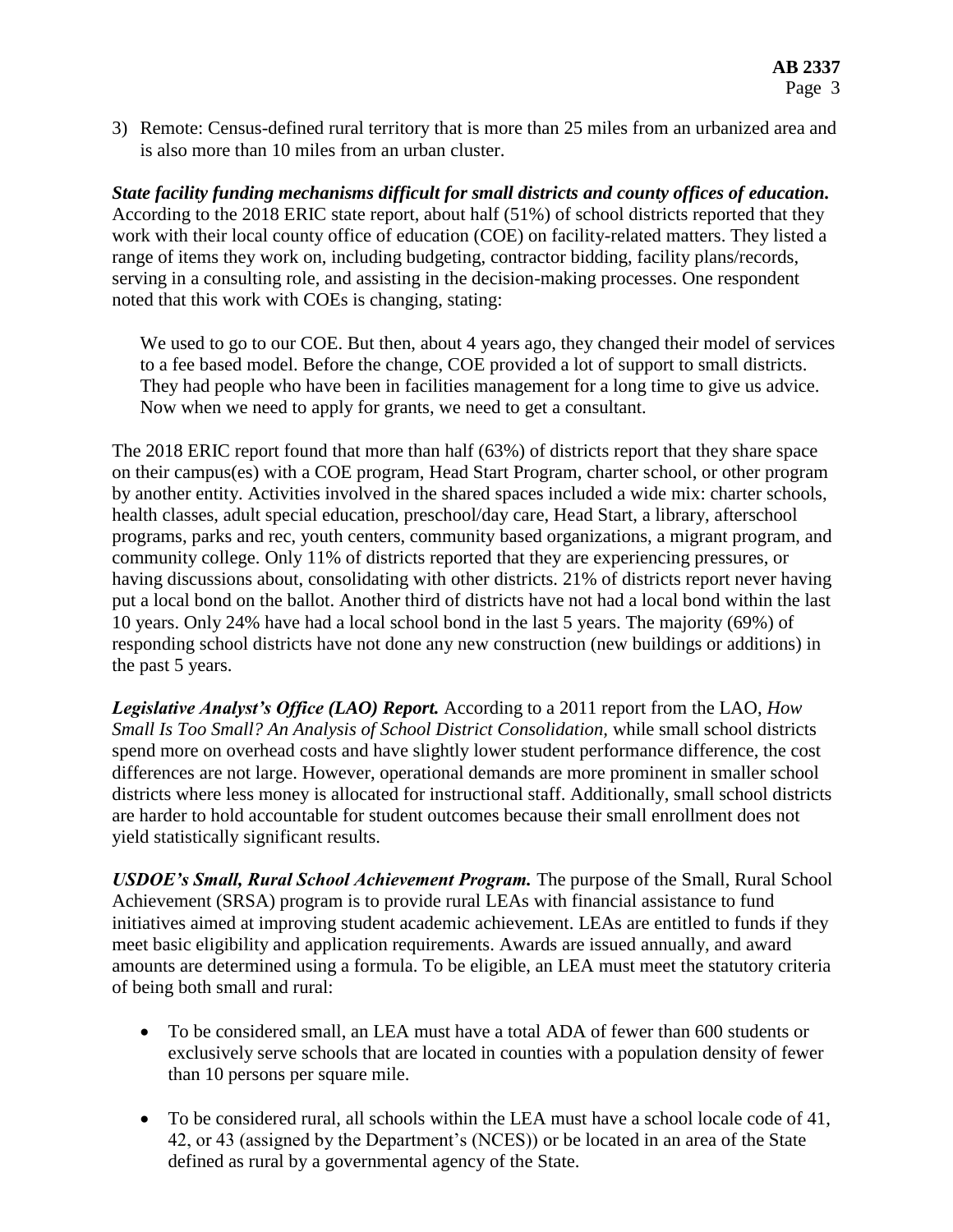The USDOE states that being eligible for the SRSA program does not guarantee an award.

*Frontier school districts in other states.* A 2011 report, *Challenges and Sustainability Practices of Frontier Schools in Montana*, stated that a workable definition of rural schools on the "frontier" has not been well defined. However, when the federal government added the Small, Rural School Achievement Program to the Elementary and Secondary Education Act, it created a definition for allocating funds to small rural school districts. Eligible for funds were school districts of 600 or fewer students in a county with a population density of fewer than 10 persons per square mile and a USDOE rural local code of 7 or 8. The definition of "frontier school district" is aligned with the USDOE's SRSA program. In the western part of the United States, however, such a definition of rural may be too inclusive. In Montana, for example, the definition included the majority of school districts in the state. Determining a more accurate operational definition proved to be the first challenge in researching schools on the Montana frontier. The Montana Small Schools Alliance project investigators decided on the term "frontier" to identify the small schools and communities that are actually a sub-group of rural America. Frontier schools exist in places that are exceptionally remote, particularly in comparison to most rural schools in the eastern United States.

*California School District Necessary Small Schools (NSS)*. School District NSS provides funding for eligible school districts that have fewer than 2,501 or 5,001 units of ADA, as specified, with qualifying schools that serve a small population of students and are geographically isolated that elect to participate in the program. The NSS allowance is based on the combination of ADA, and the number of full-time teachers for elementary schools or the number of full-time equivalent certificated employees for high schools, whichever provides the lesser amount. The NSS allowance is equal to the greater of 1) the current year computation, or 2) the prior year computation. ADA is included for purposes of supplemental and concentration grant calculations in the Local Control Funding Formula (LCFF).

*Related legislation.* SB 328 (Portantino) of the 2021-2022 Session defines for purposes of an exclusion to reduced school start times "rural school district or rural charter school" as a school district or charter school that is located in a county with a total population of 70,000 people or fewer; the school district is, at least 50% of the schools maintained by the school district are, or the charter school is designated as "rural" under the federal Universal Service E-rate program; or, the school district or charter school is eligible to receive grants under the federal Small, Rural School Achievement program or another federal grant program in which eligibility is determined based on a "rural" designation.

AB 1022 (Dahle) of the 2021-2022 Session would have defined "frontier school district" as one that met certain attendance and population criteria. This bill was held in this Committee.

AB 2034 (Dahle) of the 2019-2020 Session would have defined "frontier school district" as one that met certain attendance and population criteria. This bill was held in this Committee.

SB 1321 (Monning), Chapter 664, Statutes of 2018 defines a "necessary small school" as a school with ADA of less than 97 pupils, excluding pupils attending the 7th and 8th grades of a junior high school, maintained by a school district with more than 2,500 and fewer than 5,001 units of 2nd principal apportionment ADA in which as many as 15 pupils residing in the school district and attending kindergarten and grades 1 to 8, inclusive, excluding pupils attending the 7th and 8th grades of a junior high school, in the elementary school with an ADA of less than 97